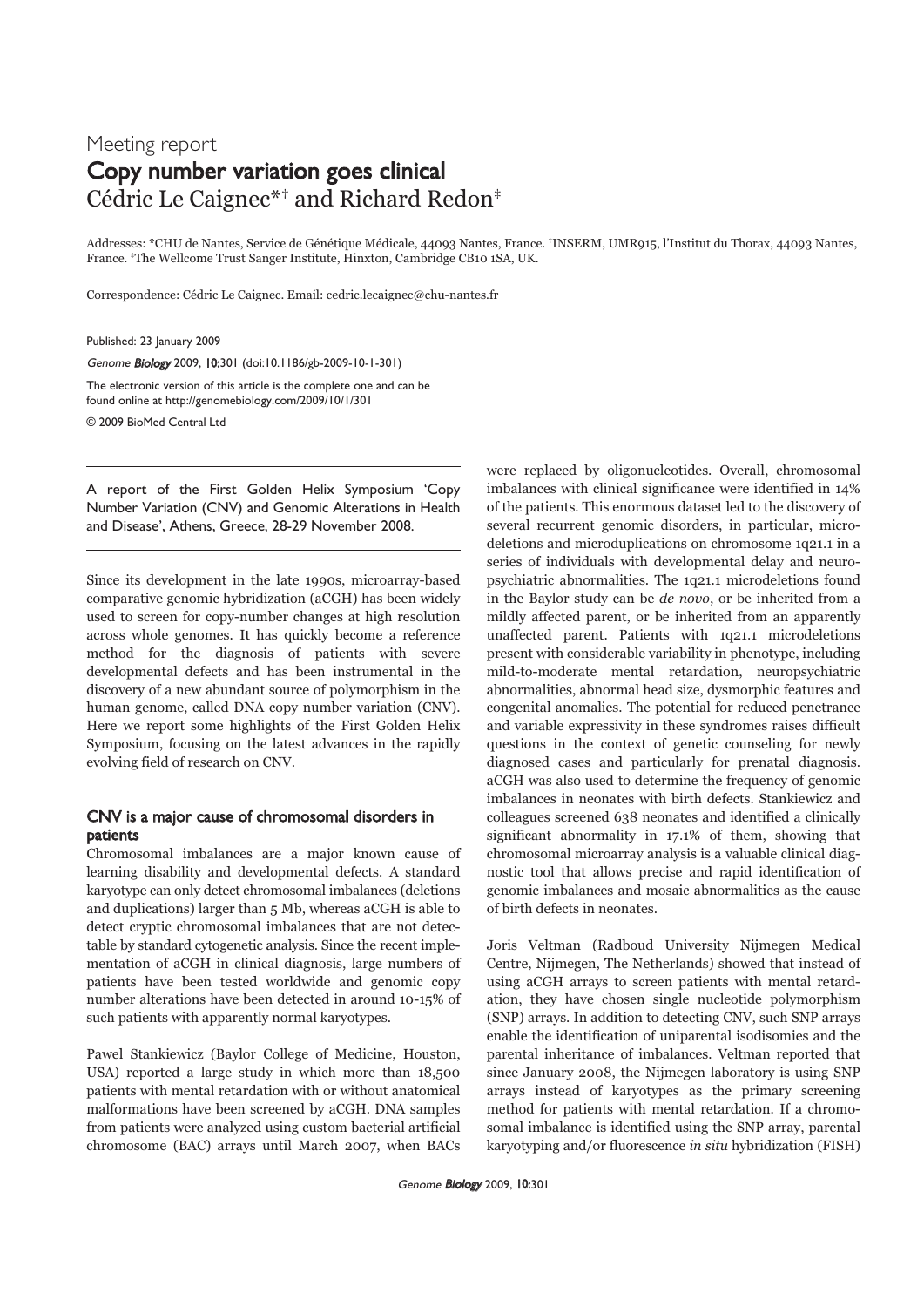analyses are performed to identify whether it is a balanced chromosomal rearrangement, knowledge essential for accurate genetic counseling.

Currently, a number of different platforms are used to screen for CNV in patients with mental retardation. An initiative has been proposed to standardize diagnosis by aCGH. John Crolla (Wessex Regional Genetics Laboratory, Salisbury, UK) and his colleagues have designed a 44K oligoarray CGH to provide both genome-wide coverage at baseline resolution with the probes available and specific interrogation of known microdeletion and duplication syndromes. Crolla reported that together with David Ledbetter from Emory University in Atlanta, Georgia, his team will make publicly available a new 180K array design covering most of the known human microdeletion/duplication syndromes with a higher density, a reduced coverage of cancer genes and an even probe distribution across the whole genome.

Bert de Vries (Radboud University Nijmegen Medical Centre, Nijmegen, The Netherlands) presented his results on the 17q21.31 recurrent microdeletion syndrome. Patients with the 17q21.31 microdeletion present with a clearly recognizable clinical phenotype of mental retardation, hypotonia and a characteristic face. de Vries has found that the deletions encompass the MAPT (microtubule-associated protein tau) gene and are associated with a common inversion polymorphism predisposing to the deletion. Joris Vermeesch (Catholic University, Leuven, Belgium) demonstrated how CNV can be associated with Mendelian diseases. Gene deletions can not only be responsible for autosomal dominant pathologies (for example, by haploinsufficiency) but also cause autosomal recessive disorders in the presence of mutations inactivating the second allele. Duplications can be responsible for monogenic disease by dosage effect when the gene and its regulatory sequences are duplicated in their entirety, but intragenic duplications can also lead to haploinsufficiency and to recessive disorders. Vermeesch gave the example of partial duplications of the ATRX gene leading to an absence of ATRX mRNA and protein.

## aCGH in prenatal and preimplantation diagnosis

To date, aCGH has been mostly used in postnatal diagnosis. Discussing its utility in prenatal diagnosis, one of us (CLC) presented a study by targeted BAC array of a series of 49 fetuses with multiple anatomical malformations and normal karyotype. Most of the known recurrent microdeletion syndromes, all 41 human subtelomeric chromosome regions, and 201 additional selected loci representing each chromosome arm were spotted on the array. All fetuses presented with at least three major malformations that led to a medically terminated pregnancy. In four cases, de novo genomic imbalances clearly underlying the pathological phenotype were identified. In one, the relationship between genotype and phenotype was unclear, as a subtelomeric 6q

deletion was detected in a healthy mother and in her two fetuses bearing multiple malformations. The detection of causative chromosomal imbalances in 10% of these fetuses suggested the desirability of genome-wide screening by aCGH even when standard chromosome analysis is normal, and confirmed that aCGH will have a major impact on prenatal diagnosis.

However, aCGH results should be applied with extreme caution in prenatal diagnosis because of the possible detection of CNV with uncertain clinical significance, as indicated by recent work from elsewhere. Targeted arrays may be preferred over genome-wide arrays in prenatal diagnosis, to give better coverage of the targeted regions, to reduce the number of genes identified for which termination would be ethically questionable (for example, BRCA, AZF), and to reduce the number of regions of uncertain clinical significance.

Genome-wide CNV screening in single cells is of special importance for a variety of applications in basic research and clinical diagnostics. Prerequisites are technologies for capturing single cells, unbiased single-cell whole-genome amplification protocols, and an appropriate array platform for evaluating the amplification products. The maximal achievable resolution is a matter of debate. Jochen Geigl (Medical University, Graz, Austria) together with Michael Speicher has previously shown that when the amplification product is hybridized to a whole-genome tiling path BAC array, a resolution of 6-8 Mb is achievable. He described how high-resolution oligo-arrays and a new evaluation algorithm especially designed for the identification of small CNVs in noisy ratio profiles had led to improved resolution, with the identification of CNVs as small as 500 kb in cell pools (5 or 10 cells) and 2.6-3.0 Mb in single cells. Geigl described how the procedures are also suitable for polar body analyses in the context of prenatal genetic screening as they reliably allow the identification of aneuploidy patterns, the mode of chromosome segregation and segmental aneuploidies. The approach can also be applied to identify the amplification products of microdissected single chromosomes. Geigl reported that using this approach, they had narrowed down the breakpoint in a patient with a balanced de novo translocation involving chromosomes 7 and 13 to base-pair level.

## Population genomics

Until recently, genome-wide interrogation of CNV was not easily applicable to population-based studies. One of us (RR) presented preliminary results from the construction of a new high-resolution CNV map by the Genome Structural Variation (GSV) consortium. GSV consortium members have carried out aCGH - using a set of 20 microarrays covering the whole human genome with 42 million oligonucleotides on 40 individuals of African or European ancestry. They have discovered 11,700 CNVs of more than 500 bp in size